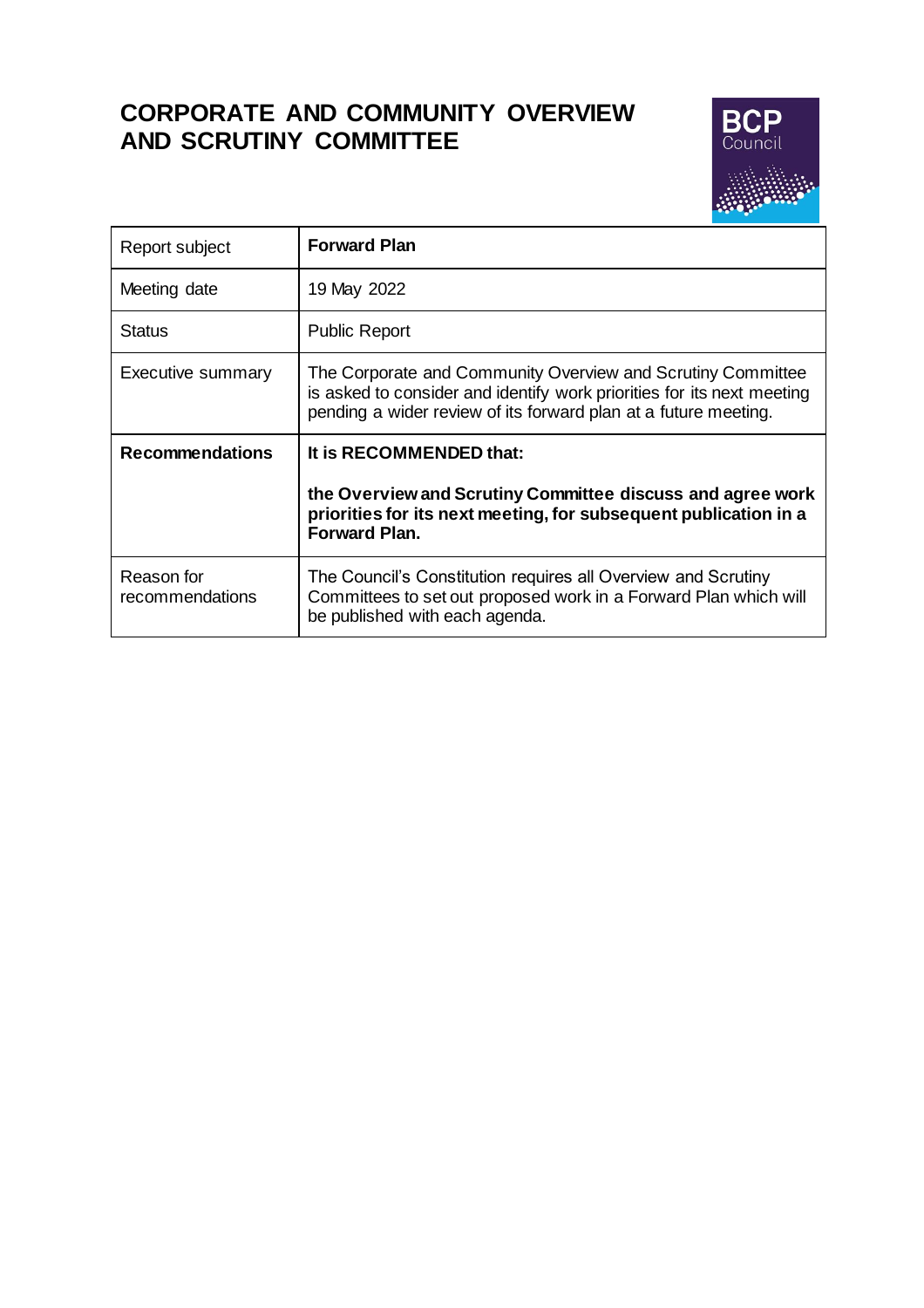| Portfolio Holder(s):      | N/A                                                |
|---------------------------|----------------------------------------------------|
| <b>Corporate Director</b> | <b>Graham Farrant, Chief Executive</b>             |
| <b>Report Authors</b>     | Lindsay Marshall, Overview and Scrutiny Specialist |
| Wards                     | N/A                                                |
| Classification            | For Decision                                       |

# **Background**

- 1. All Overview and Scrutiny (O&S) Committees are required by the Constitution to consider work priorities and set these out in a Forward Plan. When approved, this should be published with each agenda. The Corporate and Community O&S Committee is asked to discuss and agree work priorities for its next meeting (date tbc at time of writing this report).
- 2. The Council made changes to the O&S function on 10 May, assigning areas of responsibility from the previous O&S Board to the newly formed Corporate and Community O&S Committee and Place O&S Committee. For councillors' information, a breakdown of the areas of responsibility across all O&S committees is attached at Appendix 1 to this report.
- 3. Given the recent changes to the O&S function, the Committee is provided with an outline of priorities that had been previously identified for scrutiny by the O&S Board in its forward plan. The items that align to the areas of responsibility for the Corporate & Community O&S Committee are identified in Appendix 2. Councillors are asked to take account of this list, along with the recently published Cabinet Forward Plan and any other suggestions for scrutiny when considering its priority work areas for the next meeting. The Cabinet Forward Plan is attached at Appendix 3.
- 4. The Committee will be asked to consider longer term priorities for its forward plan at a future meeting in order to identify, and appropriately plan for, work priorities for the remainder of the municipal year.

# **BCP Constitution and process for agreeing Forward Plan items**

5. The Constitution requires that the Forward Plan of O&S Committees shall consist of work aligned to the principles of the function. The BCP Council O&S function is based upon six principles:

1. Contributes to sound decision making in a timely way by holding decision makers to account as a 'critical friend';

2. A member led and owned function – seeks to continuously improve through selfreflection and development.

3.Enables the voice and concerns of the public to be heard and reflected in the Council's decision-making process.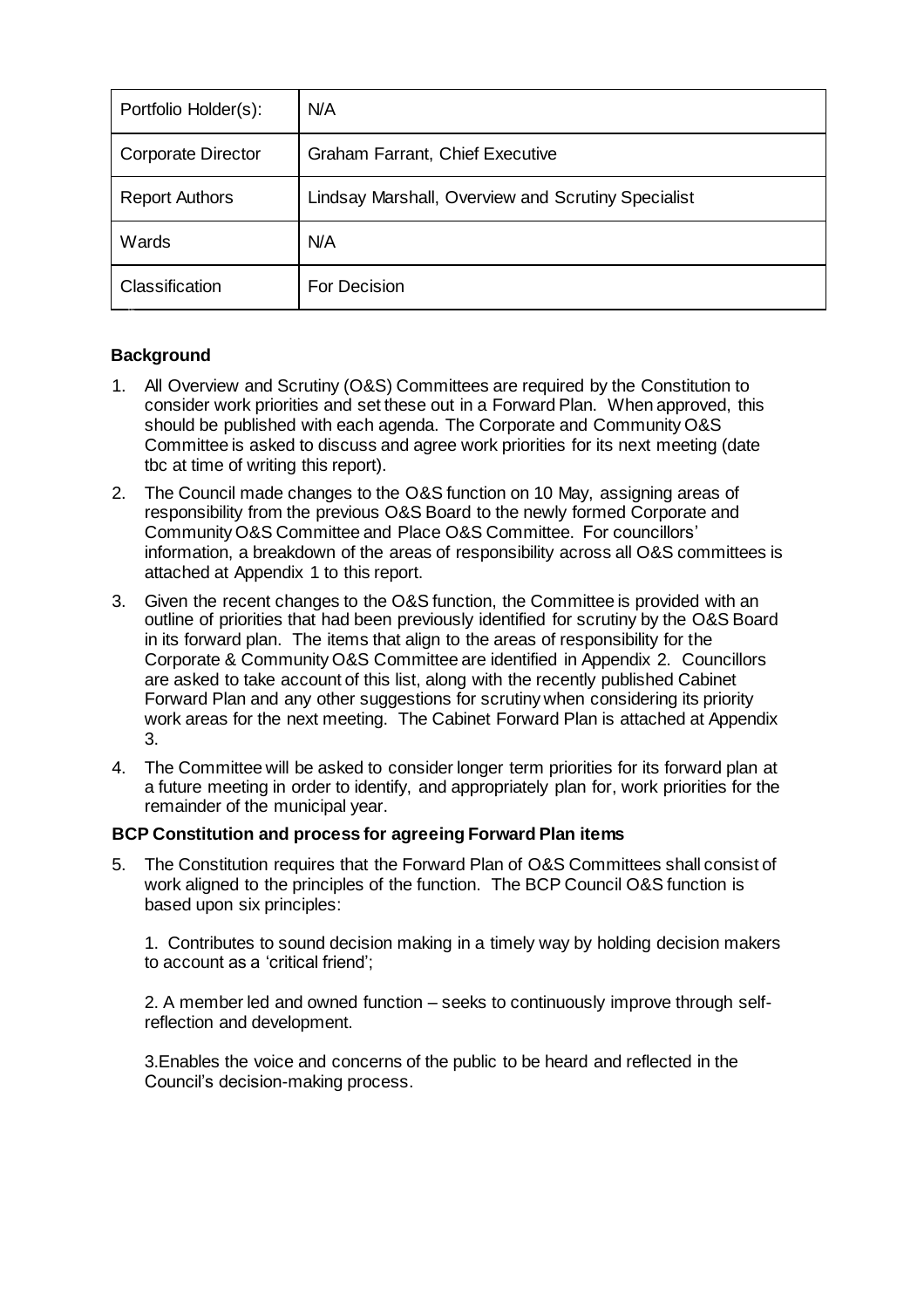4. Engages in decision making and policy development at an appropriate time to be able to have influence.

5.Contributes to and reflects the vision and priorities of the council.

6. Agility – able to respond to changing and emerging priorities at the right time with flexible working methods.

- 6. The O&S Committee may take suggestions from a variety of sources to form its Forward Plan. This may include suggestions from members of the public, officers of the Council, Portfolio Holders, the Cabinet and Council, members of the O&S Committee, and other councillors who are not on the Committee.
- 7. The Constitution allows for additional items of scrutiny inquiry work to be commissioned by each O&S Committee, in addition to work undertaken in a committee meeting setting. The Constitution requires that the O&S Committees take into account the resources, including Councillor availability, Officer and financial resources, available to support their proposals for items of O&S work. This will ensure that there is appropriate resource availability across the whole O&S function, and that any work established can be completed in a timely way with effective outcomes.
- 8. An O&S commission may take the form of a working group or task and finish group, for example. Full detail on the types of work that may be commissioned by an O&S Committee are outlined within the Constitution. Bodies commissioned by an O&S Committee may have conferred upon them the power to act on behalf of the parent body in considering issues within the remit of the parent body and making recommendations directly to Portfolio Holders, Cabinet, Council or other bodies or people within the Council or externally as appropriate.
- 9. The Constitution requires that all suggestions for O&S work will be accompanied by detail outlining the background to the issue suggested, the proposed method of undertaking the work and likely timescale associated, and the anticipated outcome and value to be added by the work proposed. No item of work shall join the Forward Plan of the O&S Committee without an assessment of this information.

## **Summary of financial implications**

10. When establishing a Forward Plan, the Constitution requires the Overview and Scrutiny Committee to take into account the resources, including Councillor availability, Officer and financial resources, available to support their proposals.

## **Summary of legal implications**

11. The Council's Constitution requires all Overview and Scrutiny Committees to set out proposed work in a Forward Plan which will be published with each agenda.

#### **Summary of human resources implications**

12. There are no human resources implications arising from this report.

#### **Summary of sustainability impact**

13. There are no sustainability implications arising from this report.

#### **Summary of public health implications**

14. There are no public health implications arising from this report.